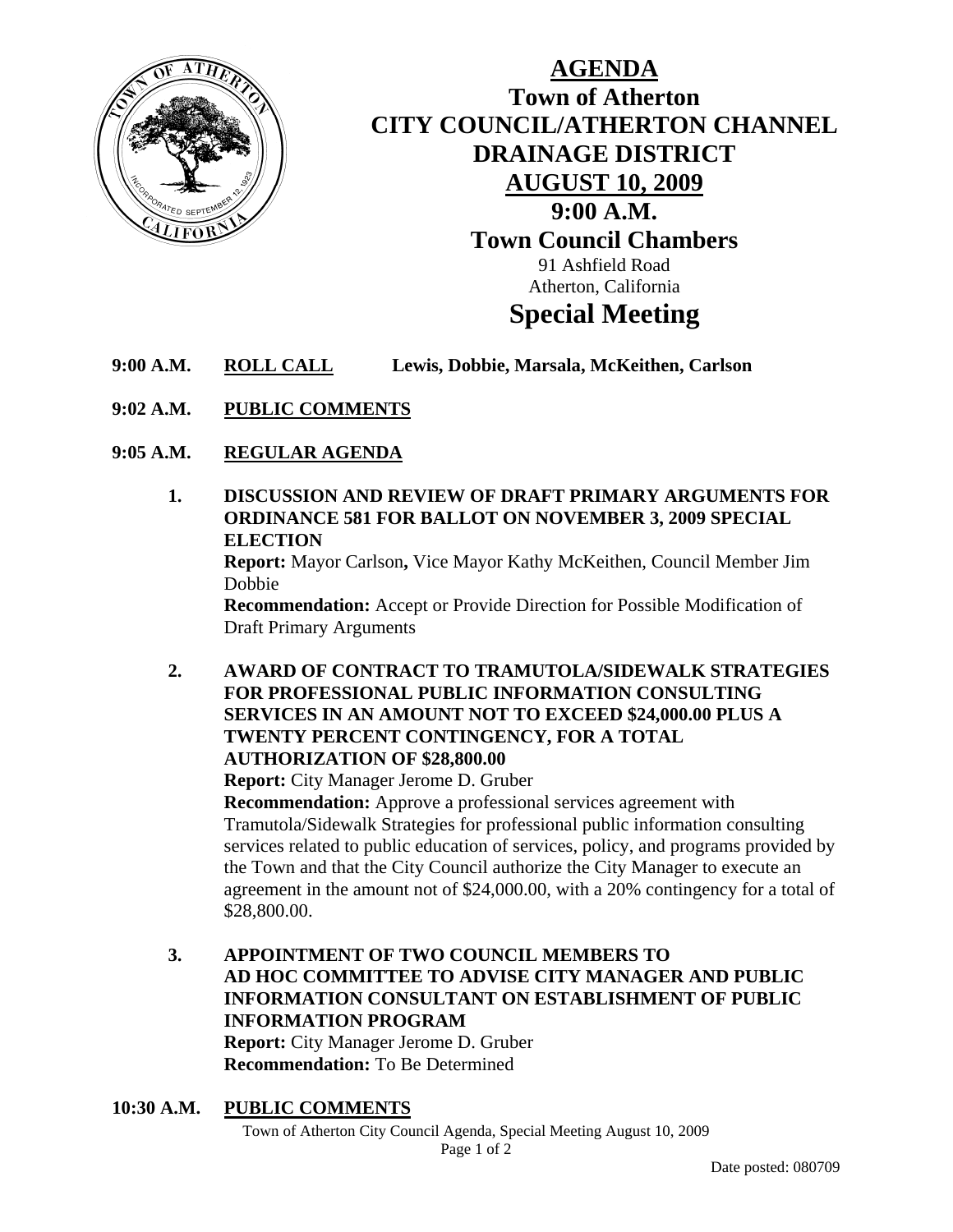### *PLEASE NOTE THE FOLLOWING INFORMATION:*

*If you challenge a Town zoning, planning, or any other decision in court, you may be limited to raising only those issues you or someone else raised at the public hearing described in this agenda, or in written correspondence delivered to the City Council at, or prior to, the public hearing. Judicial review of any Town administrative decision may be had only if a petition is filed with the court not later than the 90th day following the date upon which the decision becomes final. Judicial review of environmental determinations may be subject to a shorter time period.* 

*Copies of all staff reports and documents subject to disclosure that relate to each item of business referred to on the agenda are available for public inspection by 5:00 p.m. the Friday before each regularly scheduled City Council meeting at the Atherton Library, 2 Dinklespiel, Station Lane, and the Town Administrative Offices, 91 Ashfield Road, Atherton, CA 94027. Additionally, agendas and staff reports may be accessed on the town website at: www.ci.atherton.ca.us* 

> *In compliance with SB 343, materials related to an item on this Agenda submitted to the City Council after distribution of the agenda packet are available for public inspection in the Town Administrative Offices, 91 Ashfield Road, during normal business hours.*

**Pursuant to the Americans with Disabilities Act, if you need special assistance in this meeting, please contact the City Clerk's Office at (650) 752-0500. Notification of 48 hours prior to the meeting will enable the City to make reasonable arrangements to ensure accessibility to this meeting. (29 CRF 35.104 ADA Title II)**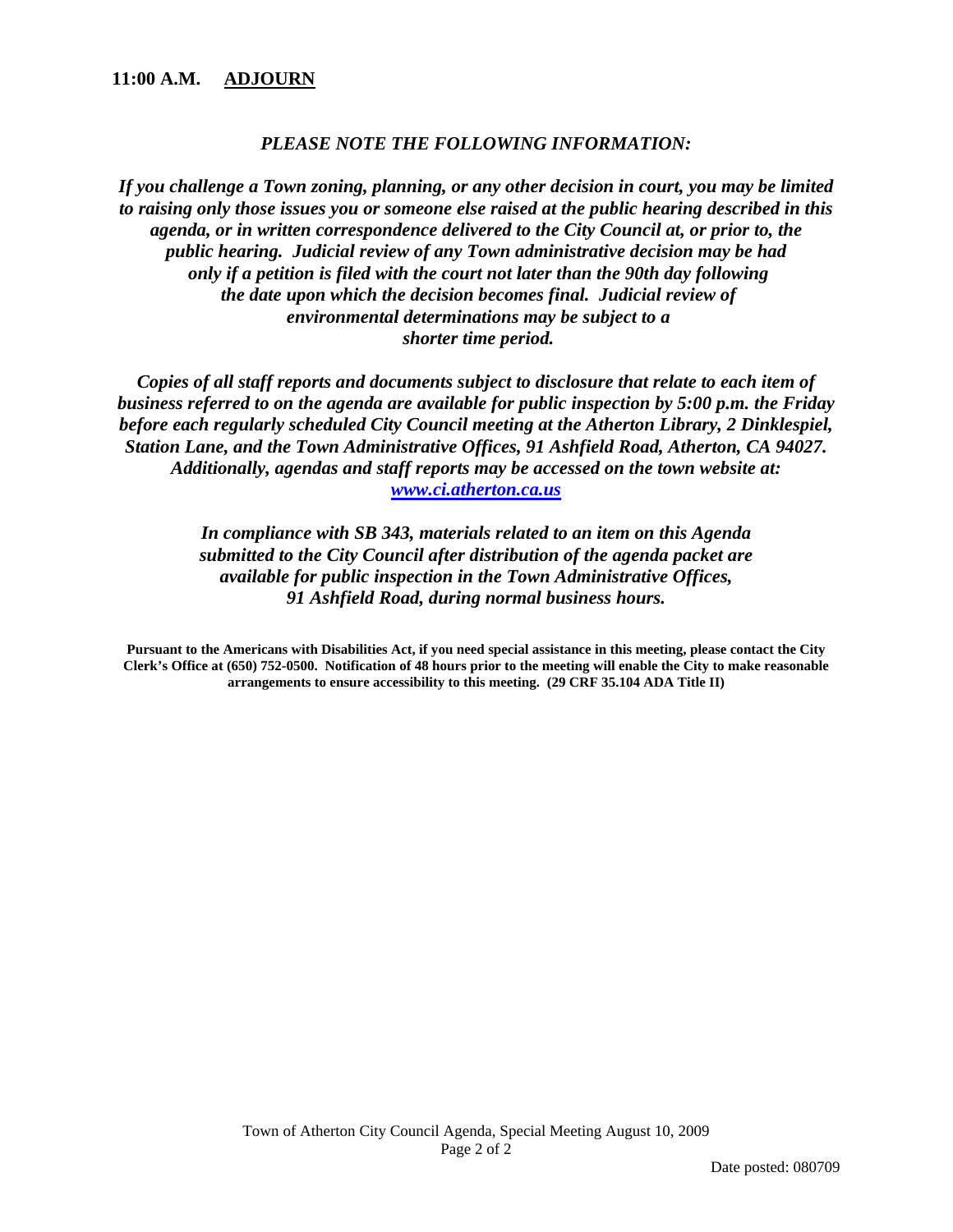Item No. 2



# **Town of Atherton**

# CITY COUNCIL STAFF REPORT

| TO:      | HONORABLE MAYOR AND CITY COUNCIL                                                                                                                                                                                                             |
|----------|----------------------------------------------------------------------------------------------------------------------------------------------------------------------------------------------------------------------------------------------|
| FROM:    | JEROME D. GRUBER, CITY MANAGER.                                                                                                                                                                                                              |
| DATE:    | FOR THE MEETING OF AUGUST 19, 2009                                                                                                                                                                                                           |
| SUBJECT: | AWARD OF CONTRACT TO TRAMUTOLA/SIDEWALK<br>STRATEGIES FOR PROFESSIONAL PUBLIC INFORMATION<br>CONSULTING SERVICES IN AN AMOUNT NOT TO<br>EXCEED \$24,000.00 PLUS A TWENTY PERCENT<br>CONTINGENCY, FOR A TOTAL AUTHORIZATION OF<br>\$28,800.00 |

#### RECOMMENDATION:

The City Manager requests that the City Council approve a professional services agreement with Tramutola for professional public information consulting services related to public education of services, policy, and programs provided by the Town and that the City Council authorize the City Manager to execute an agreement in the amount not to exceed \$28,800.00.

#### INTRODUCTION:

On Wednesday, August 5<sup>th</sup> and Thursday, August 6<sup>th</sup>, 2009 the Mayor, City Manager and Deputy City Clerk interviewed three (3) professional public information consulting firms: The Lew Edwards Group, Tramutola and TBWB to assist the Town of Atherton with public information services related to public education of services, policy, and programs provided by the Town.

After interviewing all three firms it was decided, based on qualifications and cost, to select Tramutola to assist the Town of Atherton with public information services.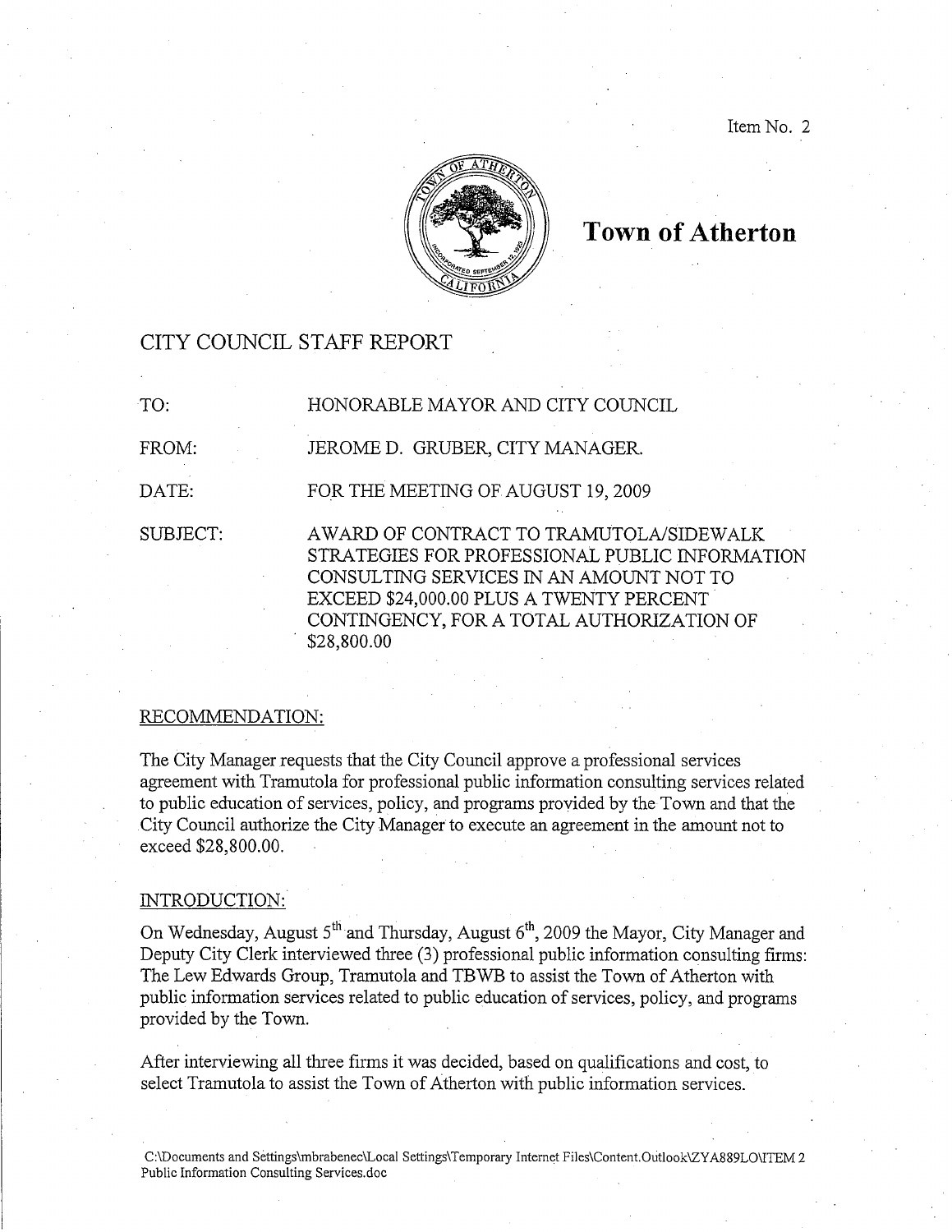ANALYSIS: All three proposals were reviewed by the Mayor, City Manager, Assistant City Manager and Deputy City Clerk.

| Firm                  | Cost of Proposal                               |
|-----------------------|------------------------------------------------|
| Tramutola             | \$24,000.00 (includes mailings)                |
| TBWB                  | \$24,350.00 (includes mailings)                |
| The Lew Edwards Group | $\frac{1}{2}$ \$15,500.00 (excluding mailings) |
|                       | <i>Approximately</i> \$22,500.00 with mailings |

## FISCAL IMPACT

The consulting service will cost \$28,800 (\$24,000 plus a 20% contingency). Currently, the amount is not budgeted in FY 2009-10 General Fund operating budget. A mid-year budget adjustment will be needed to cover this expenditure.

C:\Documents and Settings\mbrabenec\Local Settings\Temporary Internet Files\Content.Outlook\ZYA889LO\ITEM 2 Public Information Consulting Services.doc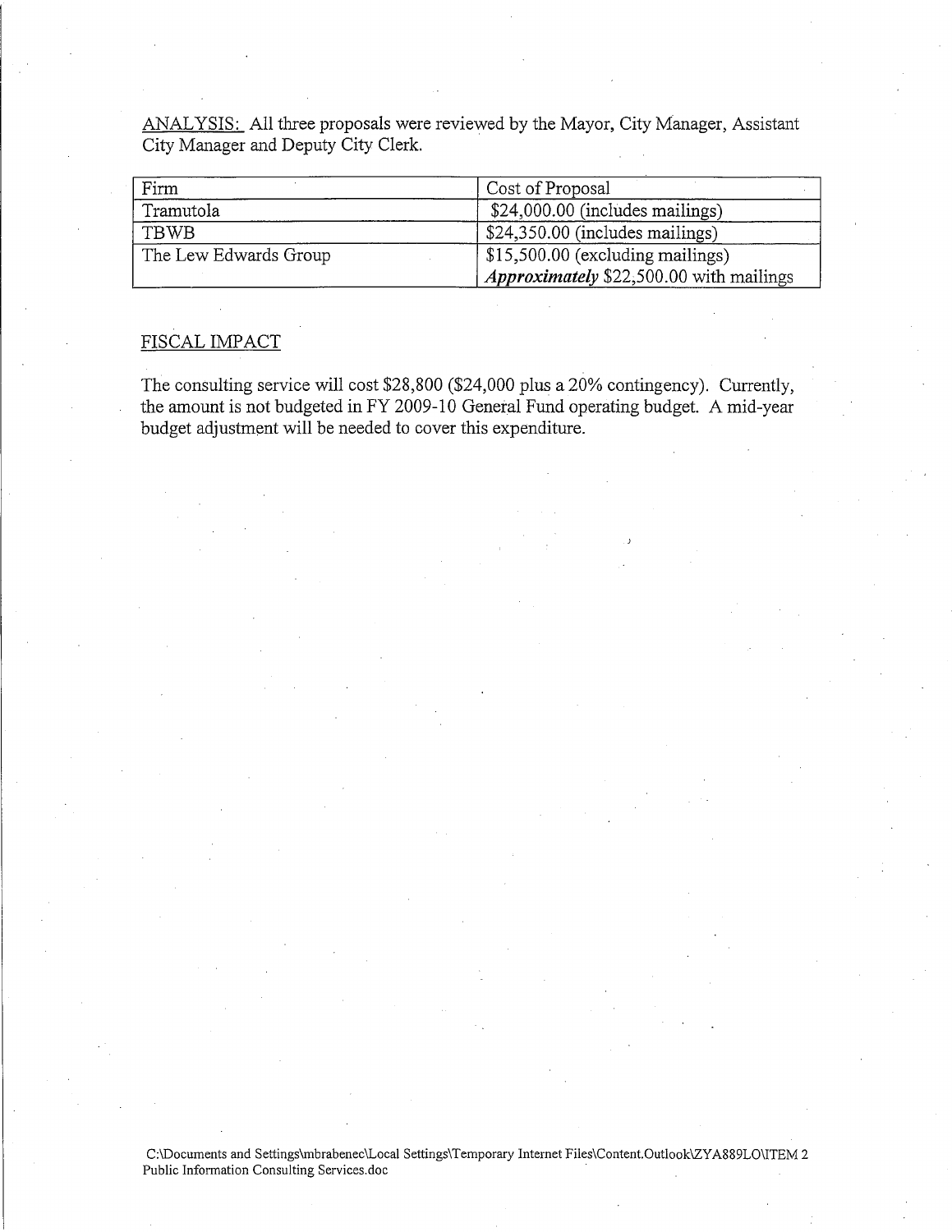Item No. 3



# **Town of Atherton**

## CITY COUNCIL STAFF REPORT

| SUBJECT: | APPOINTMENT OF TWO COUNCIL MEMBERS TO AN<br>AD HOC COMMITTEE TO ADVISE CITY MANAGER<br>AND PUBLIC INFORMATION CONSULTANT ON<br><b>ESTABLISHMENT OF PUBLIC INFORMATION</b><br><b>PROGRAM</b> |
|----------|---------------------------------------------------------------------------------------------------------------------------------------------------------------------------------------------|
| DATE:    | FOR THE MEETING OF AUGUST 10, 2009                                                                                                                                                          |
| FROM:    | JEROME D. GRUBER, CITY MANAGER.                                                                                                                                                             |
| TO:      | HONORABLE MAYOR AND CITY COUNCIL                                                                                                                                                            |

#### RECOMMENDATION:

It is recommended that two Council Members be appointed to an Ad Hoc Committee to advise the City Manager and Public Information Consultant on establishment of public information.

#### BACKGROUND:

At the July 15, 2009 City Council meeting Council authorized staff to solicit proposals from qualified consultants, firms, and consulting teams to provide professional public information consulting services related to public education of services, policy, and programs provided by the Town. Staff received a total of five bids and narrowed it down to three interviews. Staff recommended Tramutola for the Town's professional public information consultant.